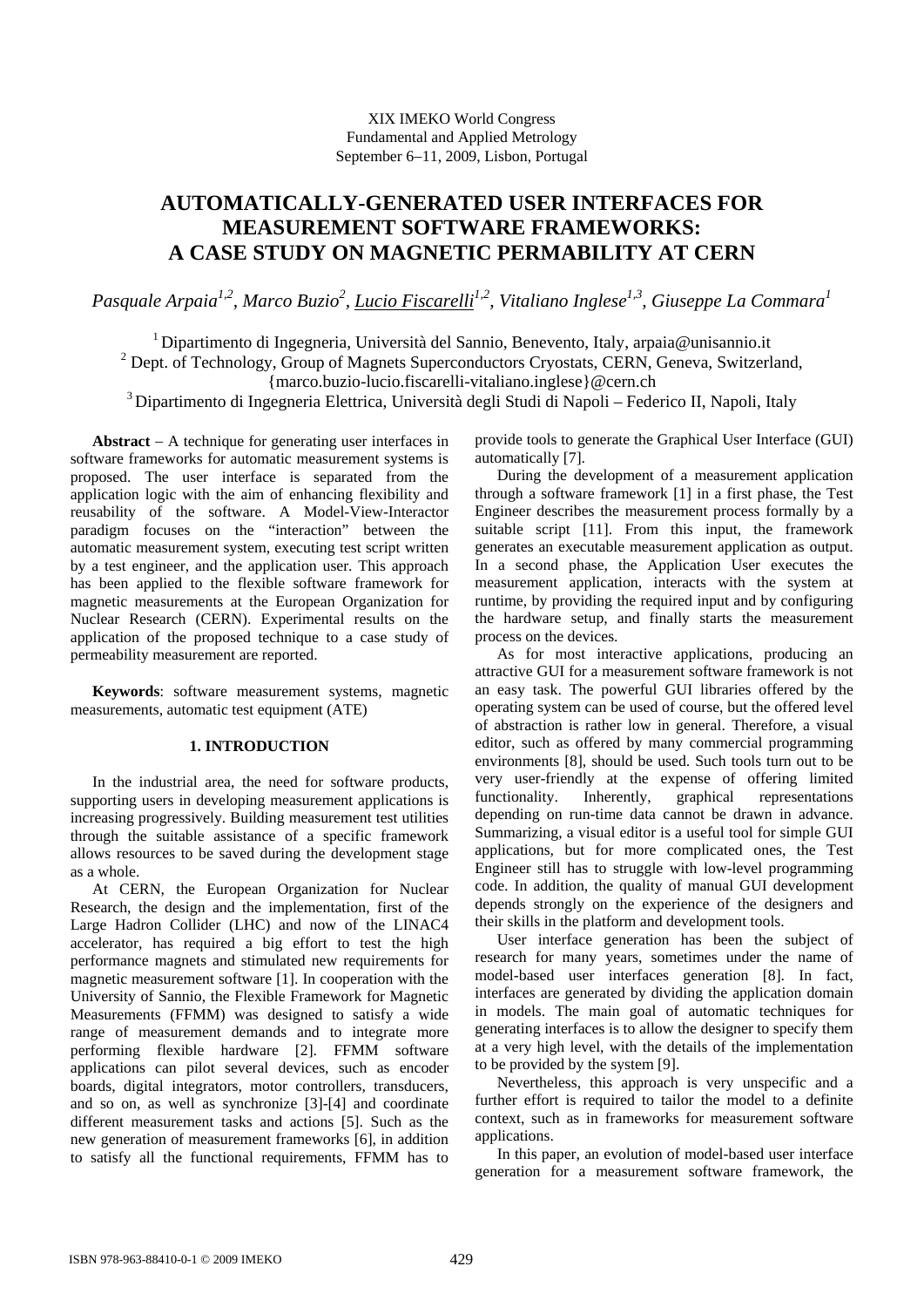Model-View-Interactor paradigm, shifting the test Engineer from designing interfaces to designing interactions, is proposed. The practical goal is to allow programmers, as Test Engineers, who are not typically trained to design interfaces, to produce easily good GUIs for their applications. Designing interaction rather than interfaces attempts to control the quality of the interaction between user and computer, according to the main paradigm that "user interfaces are the means, not the end" [10].

### **2. THE** *MODEL-VIEW-INTERACTOR* **PARADIGM**

The proposed approach to the generation of interfaces in measurement system frameworks starts from a fundamental consideration: usually Test Engineers are not trained to design interfaces, but at the same time they would like to maintain a high level of usability in measurement applications. They are responsible for preparing Test Scripts [2], where the interaction between Measurement Application and final user are described at high level [11], without any indication of GUI aspects.

Therefore, the main concept underlying the proposed approach is the interaction. Interaction is a kind of action occurring when two or more objects have an effect upon one another. Examples of simple interaction in measurement software are reading an user input, or displaying a value.

To avoid that Test Engineers have to deal with raw graphical characteristic of software measurement system, the proposed architecture is organized through a three-way decomposition, by separating functional from look aspects of the interface: (i) the parts representing the model of the underlying application domain, (ii) the way the model is presented to the user, and (iii) the way the user interacts with it.

This proposal is called the *Model-View-Interactor*  approach (Fig.1), derived as an evolution of the modelbased approach [7] [8].

The *Model* is composed by the data structures and the classes of the framework involved in the GUI generation and subject to change by them. Typical example is offered by the device classes concerned to the configuration step of the measurement procedure.

---------**DSL DSL Script "INTERACTOR" Xpand XML XML GUI GUI Description Parser Engine "VIEW" FFMM CORE FFMM "MODEL" Classes MVI APPROACH**

Fig.1. MVI Architecture.

The *View* consists in the aspect of the generated GUI, defined by the GUI expert in the View Description, a XMLfile containing all the presentation features of the GUI and handled by a XML Parser, completely transparent to the Test Engineer using the framework. In particular, the user interfaces content may be organized in rectangular areas, or areas suitably described by a rectangular bounding shape (referred here as boxes). Graphical user interface layouts can be seen as a container subdivided in boxes, where graphic components (text editor component, buttons, menu item, and so on) are placed. A box can contain others boxes, and so on. A Layout Manager is responsible to arrange all the components in the resulting form [12].

The Interactor represents the tie between model and view, by making available different components specifying the GUI desired behaviour. In the measurement script writing phase [11], the Test Engineer defines the component contained in the GUI and the type of input/output data by means of the Interactive Components. Then, after the building process of the script made by the DSL-Xpand component, the framework is able to generate the application with the desired the GUI.

In this way, the Test Engineer can define the interaction Measurement Application-User by means of the Interactor Component objects only.

#### **3. THE GUI ENGINE**

The main aim of the proposed Model-View-Interactor Paradigm is to permit the Test Engineer to develop GUI applications by a minimal effort and without graphical knowledge. This aim is achieved mainly through the GUIengine structure (Fig.2), allowing all the GICs (Graphic Interactor Components), encapsulating all common aspect of graphical components [13] [14], to be built.

The GUI engine architecture is composed by several classes: (i) *GIC,* providing to *TestManager* the input/output features without graphical details, (ii) *GenericWindow,* giving the interface for all the frames, (iii) *InputWindow* and *OutputWindow,* the concrete windows, and (iv) *LayoutManager,* responsible for instantiating concrete windows defining the graphical features parsing the View Description file and computing the dimension and position parameters [12]. The View is kept clear-cut from the Interactor by implementing the GUIengine complying with the Abstract Factory Pattern, often employed to separate the details of GUI implementation from its general use.



Fig.2. Abstract Factory Pattern for the GUIengine.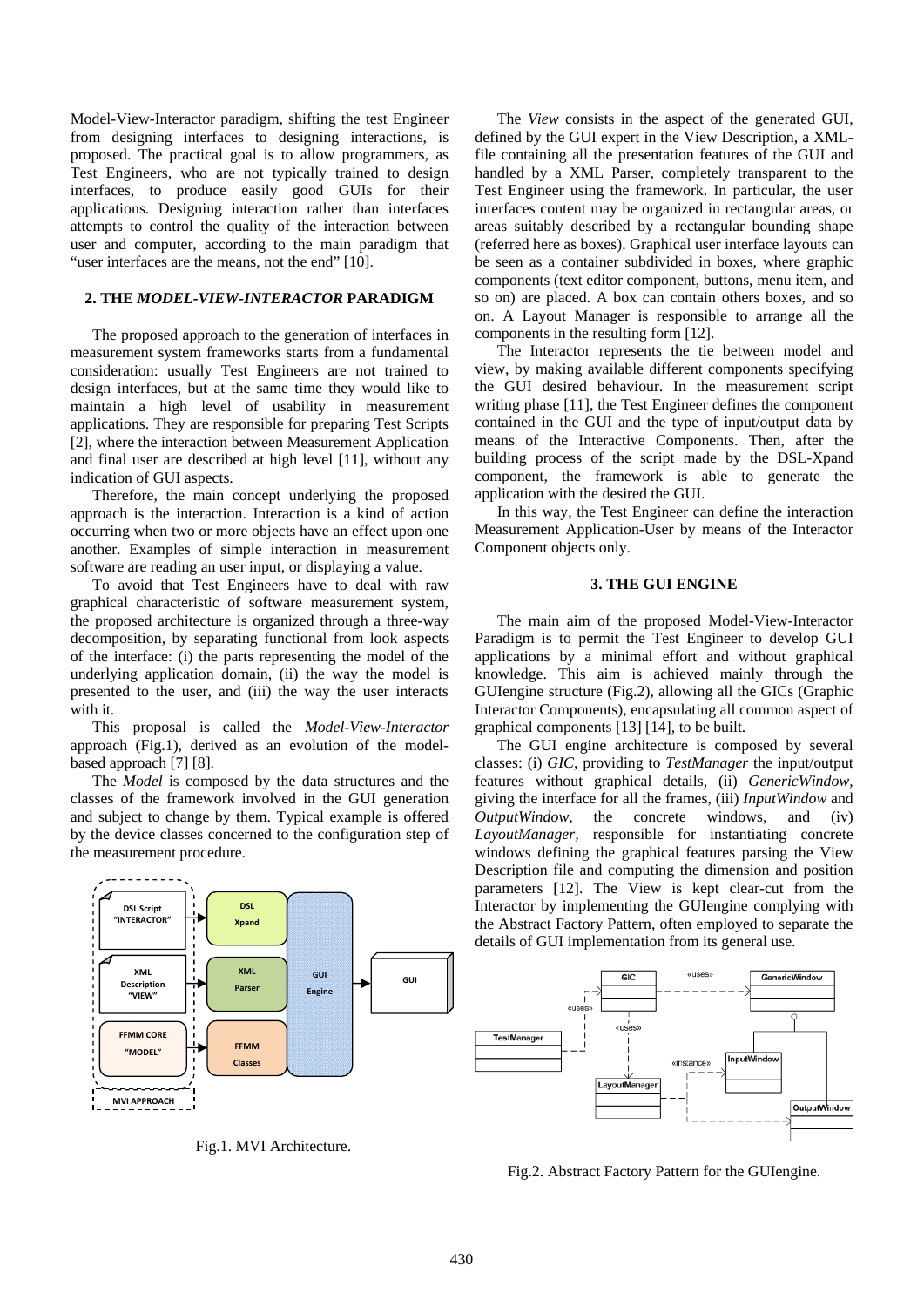| Input window |               |  |
|--------------|---------------|--|
| Input form   |               |  |
| value        | 123           |  |
| OK           | <b>CANCEL</b> |  |

Fig.3. Final form aspect.

As an example, if the Test Engineer needs for asking as input a integer value at runtime, he will use the *capture()* method of GIC object in the measurement script [1]:

int a; gic.capture(a,1,"Input form:","value");

By inserting in the script only this instruction, a form is displayed (Fig.3), and the value entered by the user is stored in the variable pointed.

## **4. EXPERIMENTAL RESULTS**

The Flexible Framework for Magnetic Measurement (FFMM) is a software platform under development at CERN in cooperation with the University of Sannio [1], [5]. FFMM is aimed at generating in a systematic way all the measurement software applications for testing the particle accelerator magnets.

In the following, (i) the *case study of magnetic permeability measurement*, and (ii) the *measurement results* are reported.

#### *4.1. Case Study of Magnetic Permeability Measurement*

The proposed case study is aimed at illustrating how the proposed approach supports Test Engineers in generating the GUI automatically for a measurement procedure based on the methods of the split-coil permeameter (Fig. 4) [15].

The split-coil permeameter (Fig.5) is composed by two coils wound in a toroidal shape, that can be opened allowing to wrap a toroidal specimen. One coil is to excite the field and the other one to capture the flux.

A PC, hosting the FFMM Automatically-generated User Interface (AUI), is linked to a DAQ [18], in order to control the Voltage Controlled Power Supply of the excitation coil by the analog output.



Fig.4. Permeameter bench



Fig.5. The split-coil permeameter.

A PXI crate containing:

- two CERN FDI (Fast Digital Integrator), a CERN proprietary PXI board general-purpose digitalization board, configured for the coil signal acquisition and numerical integration [2],
- a CERN Encoder board, a CERN proprietary PXI board, for managing the encoder pulses and feeding the trigger input of a digital integrator,

is also linked to the PC and used to acquire, through the FDIs, the value of the excitation current, the relative flux, and the trigger generated by the Encoder Board (Fig.4).

The measurement algorithm is composed by the following steps:

- 1) setup of all the device needed in the procedure;
- 2) demagnetization of the specimen [15];
- 3) start the acquisition of flux and current;
- 4) start the generation of the signal controlling the power supply;
- 5) wait for the reaching of the selected maximum current value;
- 6) stop the acquisition.

This procedure is codified in the application script and processed by the FFMM framework in order to produce executable file.

# *5.2. Measurement Results*

To setup the devices involved in the measurement procedure, the AUI features of FFMM are used.

As an example, at the beginning of the measurement script, the Test Engineer needs to configure the FDIs: the number of FDI and their bus are required to start the acquisition. Thus, the Test Engineer puts in the script the following statements:

gic.capture(numFDI,1,"Parameter Request:","number of FDI");

gic.capture(bus, numFDI,"Parameter Request:","FDI bus");

Then, during the application execution, the forms are generated. In Fig.6, the examples of the GUI generated correspondingly are shown.

A steel specimen was tested and, according to the procedure explained in [15], the permeability characteristic curve may be obtained by analysing the data.

For validating the Automatically-generated User Interface by Model-View-Interactor paradigm, inn Fig. 7, the hysteresis curve, obtained by plotting the flux versus the feed current, is reported.